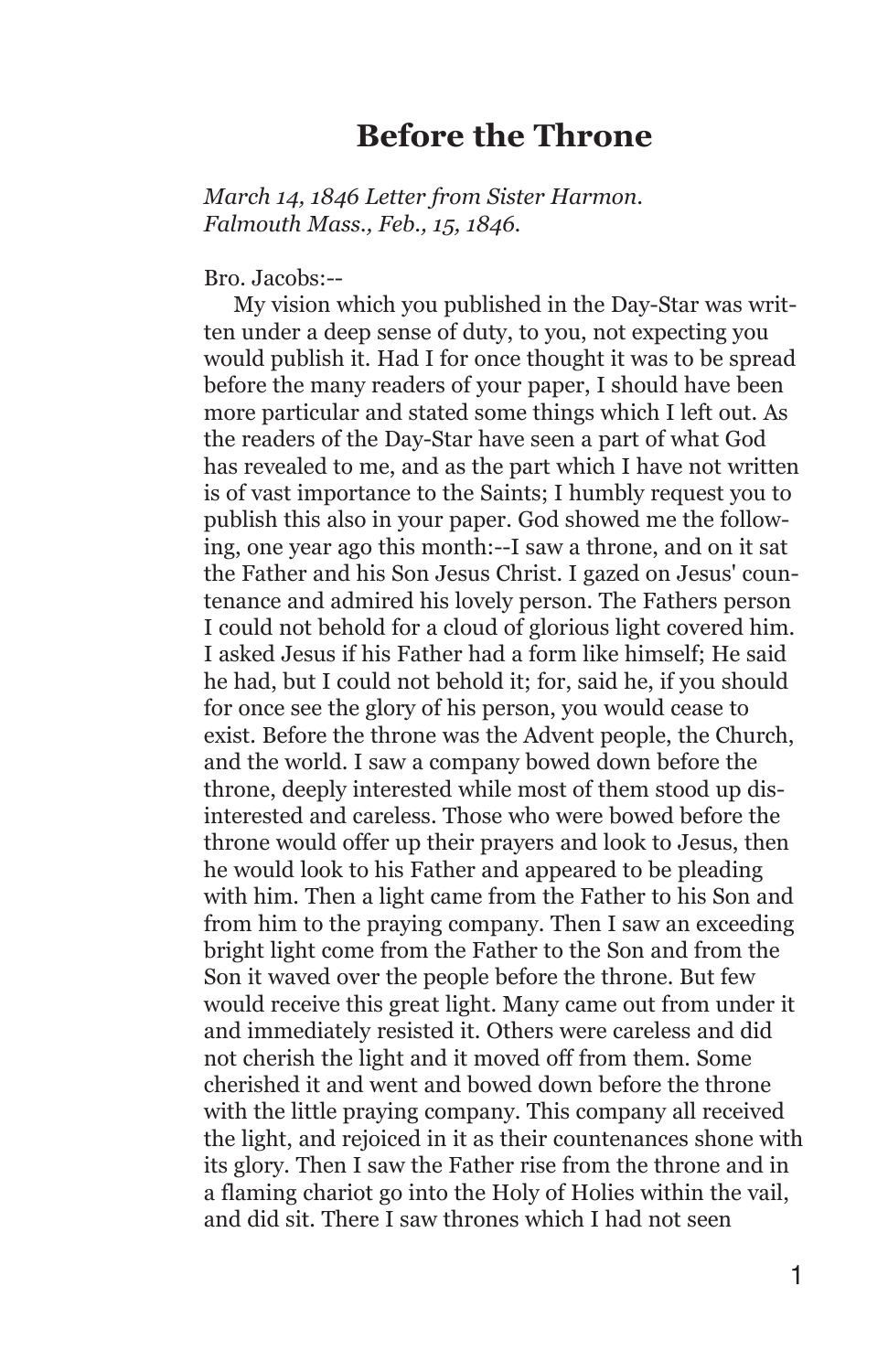before. Then Jesus rose up from the throne, and most of those who were bowed down rose up with him. And I did not see one ray of light pass from Jesus to the careless multitude after he rose up, and they were left in perfect darkness. Those who rose up when Jesus did, kept their eyes fixed on him as he left the throne, and led them out a little way, then he raised his right arm and we heard his lovely voice saying, wait ye, I am going to my Father to receive the Kingdom. Keep your garments spotless and in a little while I will return from the wedding, and receive you to myself. And I saw a cloudy chariot with wheels like flaming fire. Angels were all about the chariot as it came where Jesus was; he stepped into it and was borne to the Holiest where the Father sat. Then I beheld Jesus as he was before the Father a great High Priest. On the hem of his garment was a bell and a pomegranate, a bell and a pomegranate. Then Jesus shewed me the difference between faith and feeling. And I saw those who rose up with Jesus send up their faith to Jesus in the Holiest, and praying, Father give us thy spirit. Then Jesus would breathe on them the Holy Ghost. In the breath was light, power and much love, joy and peace. Then I turned to look at the company who were still bowed before the throne. They did not know that Jesus had left it. Satan appeared to be by the throne trying to carry on the work of God. I saw them look up to the throne and pray, My Father give us thy spirit. Then Satan would breathe on them an unholy influence. In it there was light and much power, but no sweet love, joy and peace. Satan's object was to keep them deceived and to draw back and deceive God's children. I saw one after another leave the company who were praying to Jesus in the Holiest, go and join those before the throne and they at once received the unholy influence of Satan. {DS, March 14, 1846 par. 1}

About four months since, I had a vision of events, all in the future. And I saw the time of trouble, such as never was,--Jesus told me it was the time of Jacob's trouble, and that we should be delivered out of it by the voice of God. Just before we entered it, we all received the seal of the living God. Then I saw the four Angels cease to hold the four winds. And I saw famine, pestilence and sword, nation rose against nation, and the whole world was in confusion. Then we cried to God for deliverance day and night till we began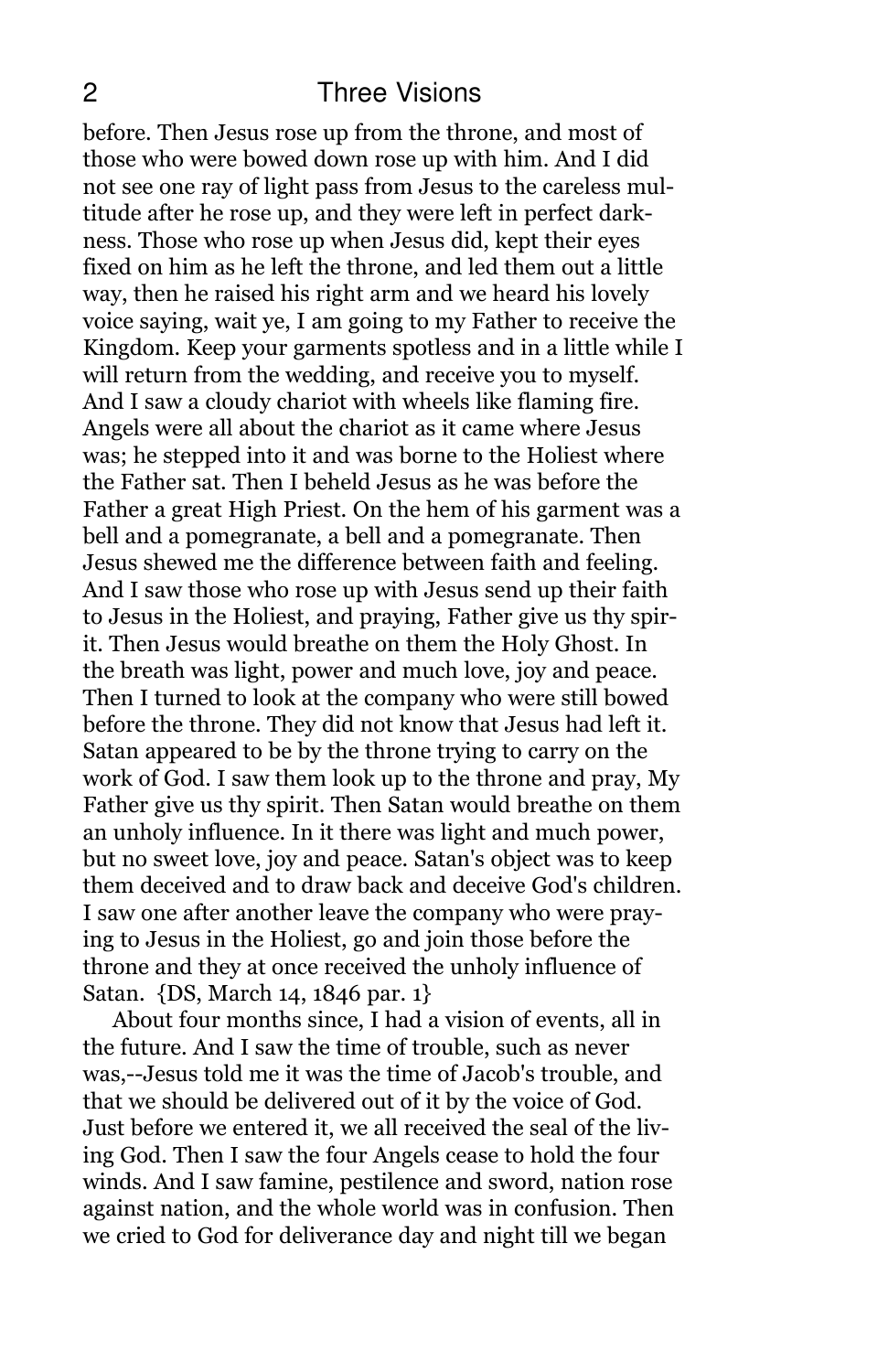to hear the bells on Jesus' garment. And I saw Jesus rise up in the Holiest, and as he came out we heard the tinkling of bells, and knew our High Priest was coming out. Then we heard the voice of God which shook the heavens and earth, and gave the 144,000 the day and hour of Jesus' coming. Then the saints were free, united and full of the glory of God, for he had turned their captivity. And I saw a flaming cloud come where Jesus stood and he laid off his priestly garment and put on his kingly robe, took his place on the cloud which carried him to the east where it first appeared to the saints on earth, a small black cloud, which was the sign of the Son of Man. While the cloud was passing from the Holiest to the east which took a number of days, the Synagogue of Satan worshiped at the saints feet. Ellen G. Harmon {DS, March 14, 1846 par. 2}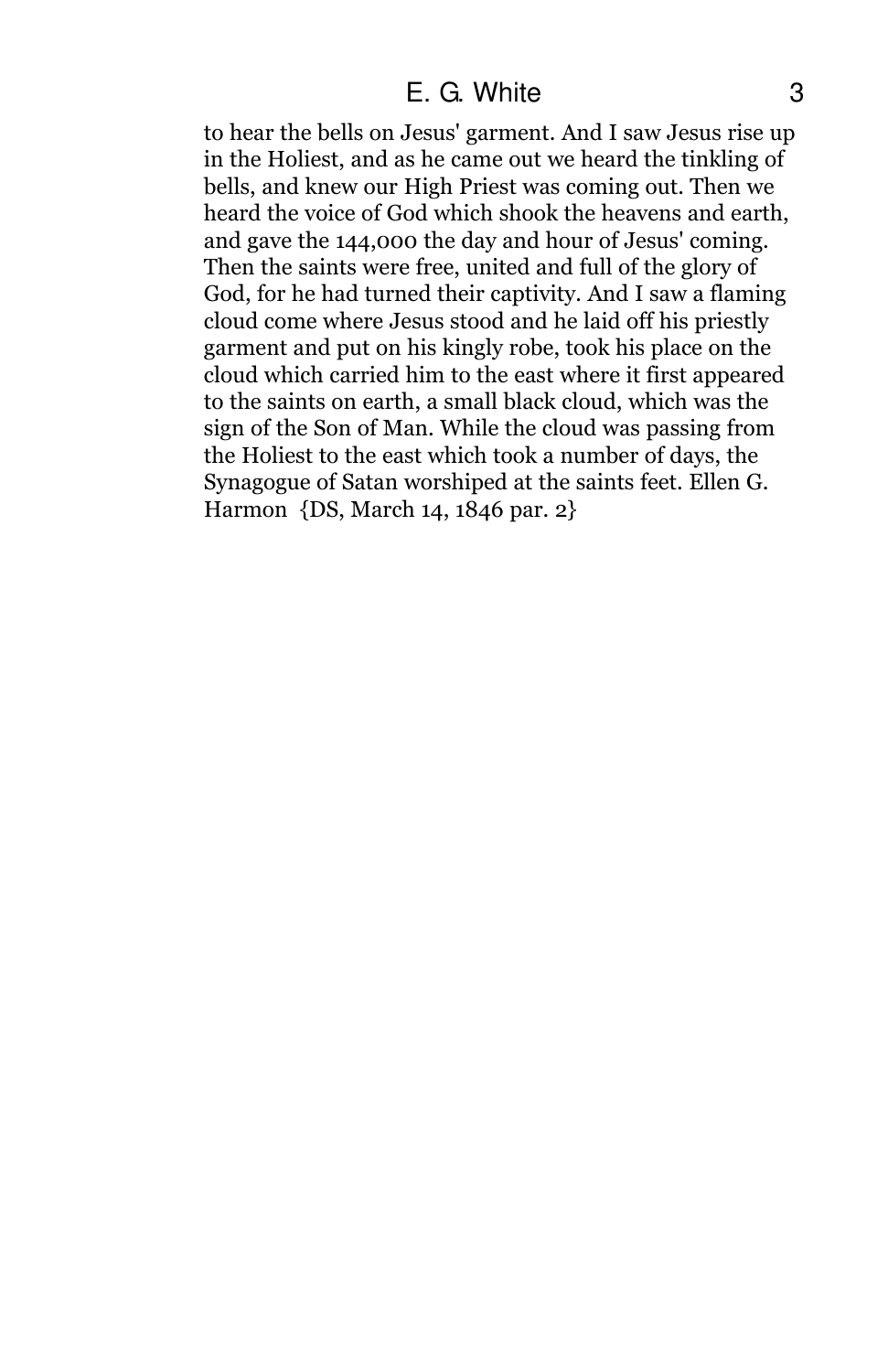## Advent People Travel to Holy City

January 24, 1846 Letter from Sister Harmon. Portland, Me., Dec. 20, 1845.

#### Bro. Jacobs:--

As God has shown me in holy vision the travels of the Advent people to the Holy City, and the rich reward to be given those who wait the return of their Lord from the wedding, it may be my duty to give you a short sketch of what God has revealed to me. The dear saints have got many trials to pass through. But our light afflictions which are but for a moment worketh for us a far more exceeding and eternal weight of glory; while we look not at the things which are seen, for the things which are seen are temporal, but the things which are not seen are eternal. I have tried to bring back a good report, & a few grapes from the heavenly Canaan, for which many would stone me, as the congregation bade stone Caleb and Joshua for their report, (Numbers 14:10.) But I declare to you, my brother in the Lord, it is a goodly land, and we are well able to go up and possess it. While praying at the family altar the Holy Ghost fell on me and I seemed to be rising higher and higher, far above the dark world. I turned to look for the Advent people in the world, but could not find them, when a voice said to me, Look again, and look a little higher. At this, I raised my eyes and see a strait and narrow path, cast up high above the world. On this path the Advent people were traveling to the City, which was at the farther end of the path. They had a bright light set up behind them at the first end of the path, which an angel told me was the Midnight Cry. This light shone all along the path and gave light for their feet so they might not stumble. And if they kept their eyes fixed on Jesus, who was just before them, leading them to the City, they were safe. But soon some grew weary, and said the City was a great way off, and they expected to have entered it before. Then Jesus would encourage them by raising his glorious right arm, and from his arm came a glorious light which waved over the Advent band, and they shouted, Hallelujah! Others rashly denied the light behind them, and said that it was not God that had led them out so far. The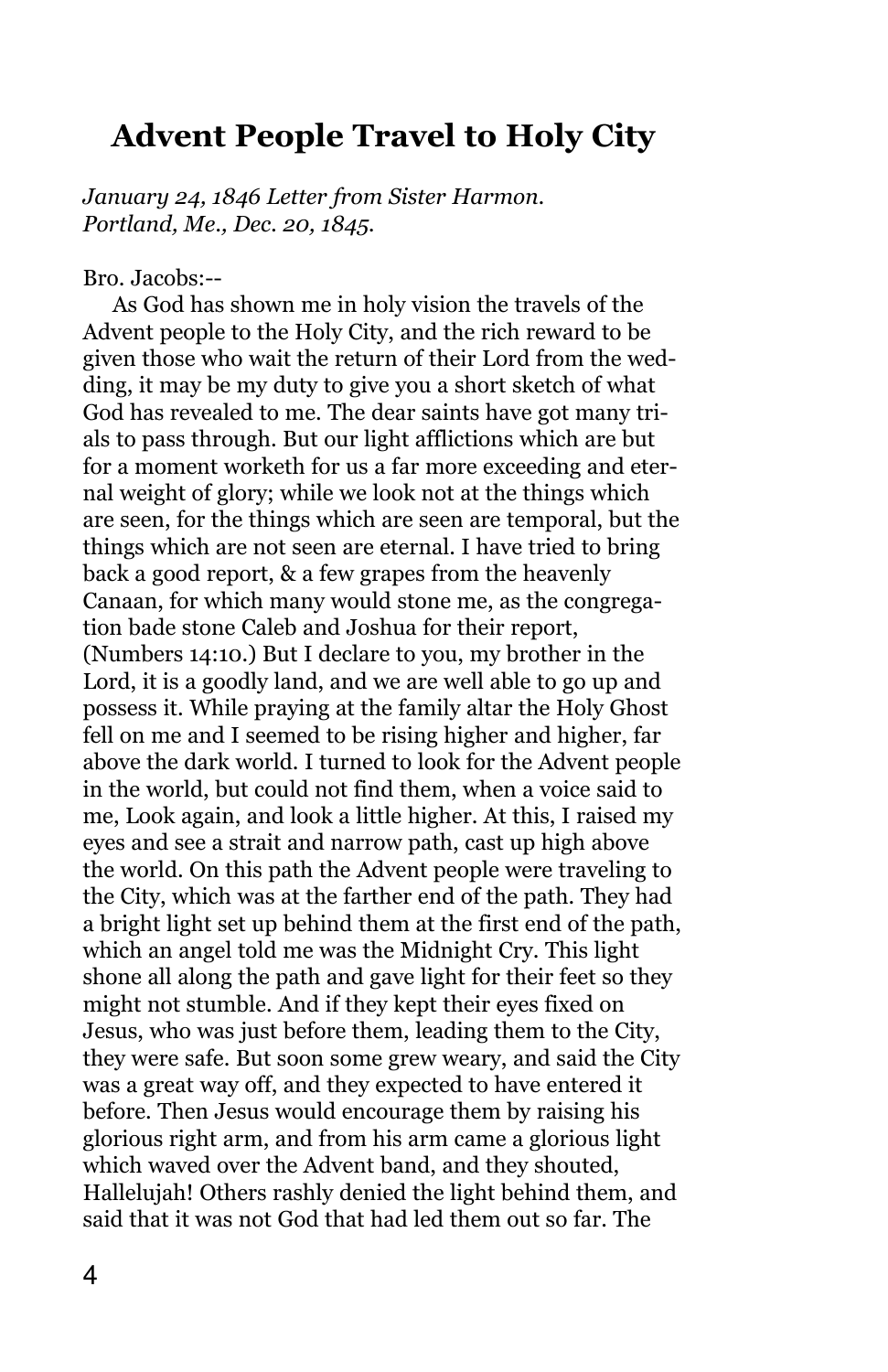light behind them went out which left their feet in perfect darkness, and they stumbled and got their eyes off the mark and lost sight of Jesus, and fell off the path down in the dark and wicked world below. It was just as impossible for them to get on the path again & go to the City, as all the wicked world which God had rejected. They fell all the way along the path one after another, until we heard the voice of God like many waters, which gave us the day and hour of Jesus' coming. The living saints, 144,000, in number, know and understand the voice, while the wicked thought it was thunder & an earthquake. When God spake the time, he poured on us the Holy Ghost, and our faces began to light up and shine with the glory of God as Moses did when he came down from Mount Sinai, (Exodus 34:30-34.) By this time the 144,000 were all sealed and perfectly united. On their foreheads was written, God, New Jerusalem, and a glorious Star containing Jesus' new name. At our happy, holy state the wicked were enraged, and would rush violently up to lay hands on us to thrust us in prison, when we would stretch forth the hand in the name of the Lord, and the wicked would fall helpless to the ground. Then it was that the synagogue of Satan knew that God had loved us who could wash one another's feet, and salute the holy brethren with a holy kiss, and they worshipped at our feet. Soon our eyes were drawn to the East, for a small black cloud had appeared about half as large as a man's hand, which we all knew was the Sign of the Son of Man. We all in solemn silence gazed on the cloud as it drew nearer, lighter, and brighter, glorious, and still more glorious, till it was a great white cloud. The bottom appeared like fire, a rainbow was over it, around the cloud were ten thousand angels singing a most lovely song. And on it sat the Son of Man, on his head were crowns, his hair was white and curly and lay on his shoulders. His feet had the appearance of fire, in his right hand was a sharp sickle, in his left a silver trumpet. His eves were as a flame of fire, which searched his children through and through. Then all faces gathered paleness, and those that God had rejected gathered blackness. Then we all cried out, who shall be able to stand? Is my robe spotless? Then the angels ceased to sing, and there was some time of awful silence, when Jesus spoke, Those who have clean hands and a pure heart shall be able to stand, my grace is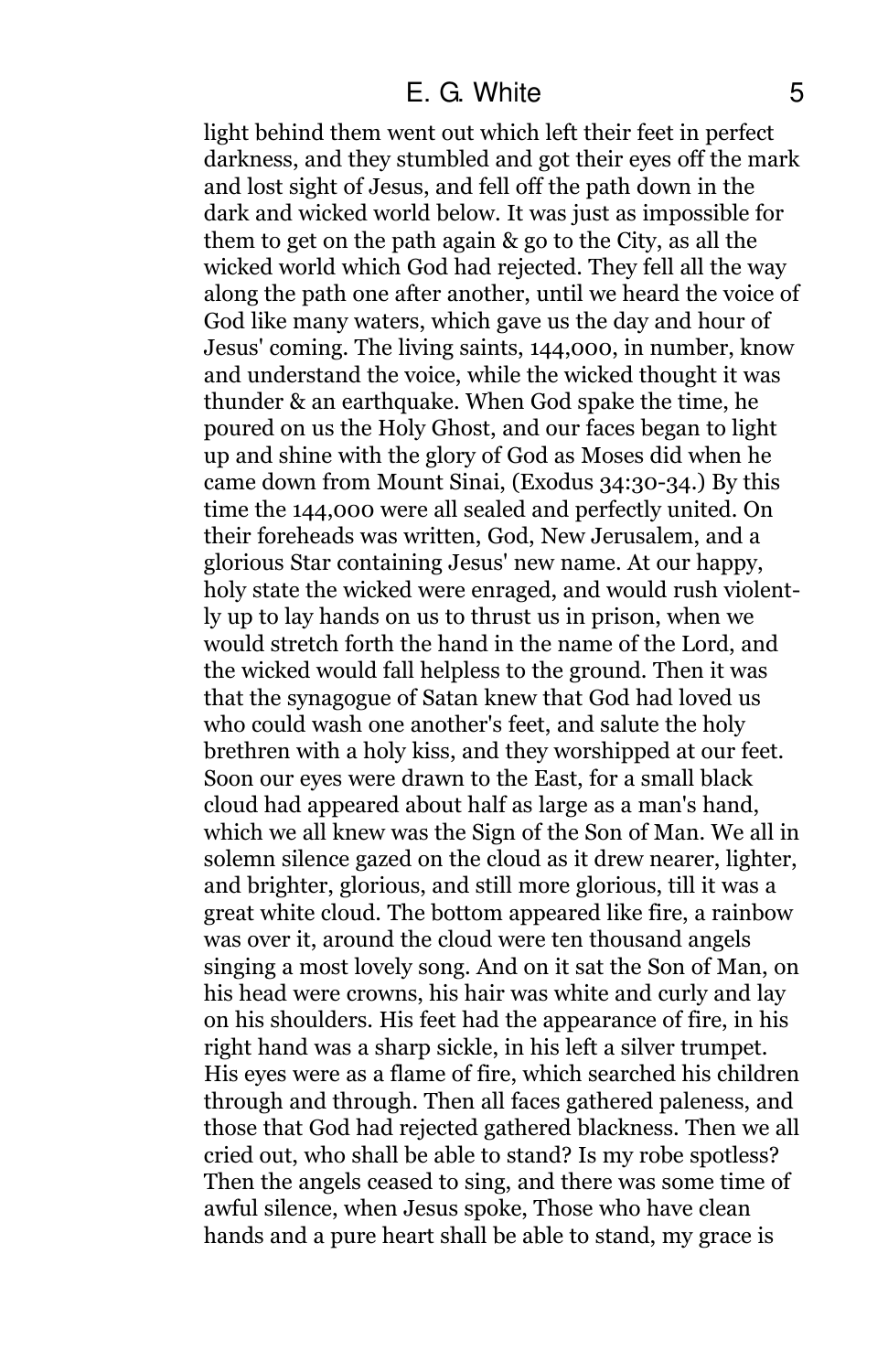sufficient for you. At this, our faces lighted up, and joy filled every heart. And the angels struck a note higher and sung again while the cloud drew still nearer the earth. Then Jesus' silver trumpet sounded, as he descended on the cloud, wrapped in flames of fire. He gazed on the graves of the sleeping saints then raised his eyes and hands to heaven & cried out, Awake! Awake! Awake! ye that sleep in the dust, and arise. Then there was a mighty earthquake. The graves opened, and the dead came up clothed with immortality. The 144,000 shouted, Hallelujah! as they recognized their friends who had been torn from them by death, and in the same moment we were changed and caught up together with them to meet the Lord in the air. We all entered the cloud together, and were 7 days ascending to the sea of glass, when Jesus brought along the crowns and with his own right hand placed them on our heads. He gave us harps of gold and palms of victory. Here on the sea of glass the 144,000 stood in a perfect square. Some of them had very bright crowns, others not so bright. Some crowns appeared [heavy] with stars, while others had but few. All were perfectly satisfied with their crowns. And they were all clothed with a glorious white mantle from their shoulders to their feet. Angels were all about us as we marched over the sea of glass to the gate of the City. Jesus raised his mighty glorious arm, laid hold of the gate and swung it back on its golden hinges, and said to us, You have washed your robes in my blood, stood stiffly for my truth, enter in. We all marched in and felt we had a perfect right in the City. Here we see the tree of life, & the throne of God. Out of the throne came a pure river of water, and on either side of the river was the tree of life. On one side of the river was a trunk of a tree and a trunk on the other side of the river, both of pure transparent gold. At first I thought I [saw] two trees. I looked again and [saw] they were united at the top in one tree. So it was the tree of life on either side of the river of life. Its branches bowed to the place where we stood. And the fruit was glorious, which looked like gold mixed with silver. We all went under the tree, and sat down to look at the glory of the place, when Bro. Fitch, and Stockman, who had preached the gospel of the kingdom, whom God had laid in the grave to save them, came up to us and asked us what we had passed through while they were sleeping. We tried to call up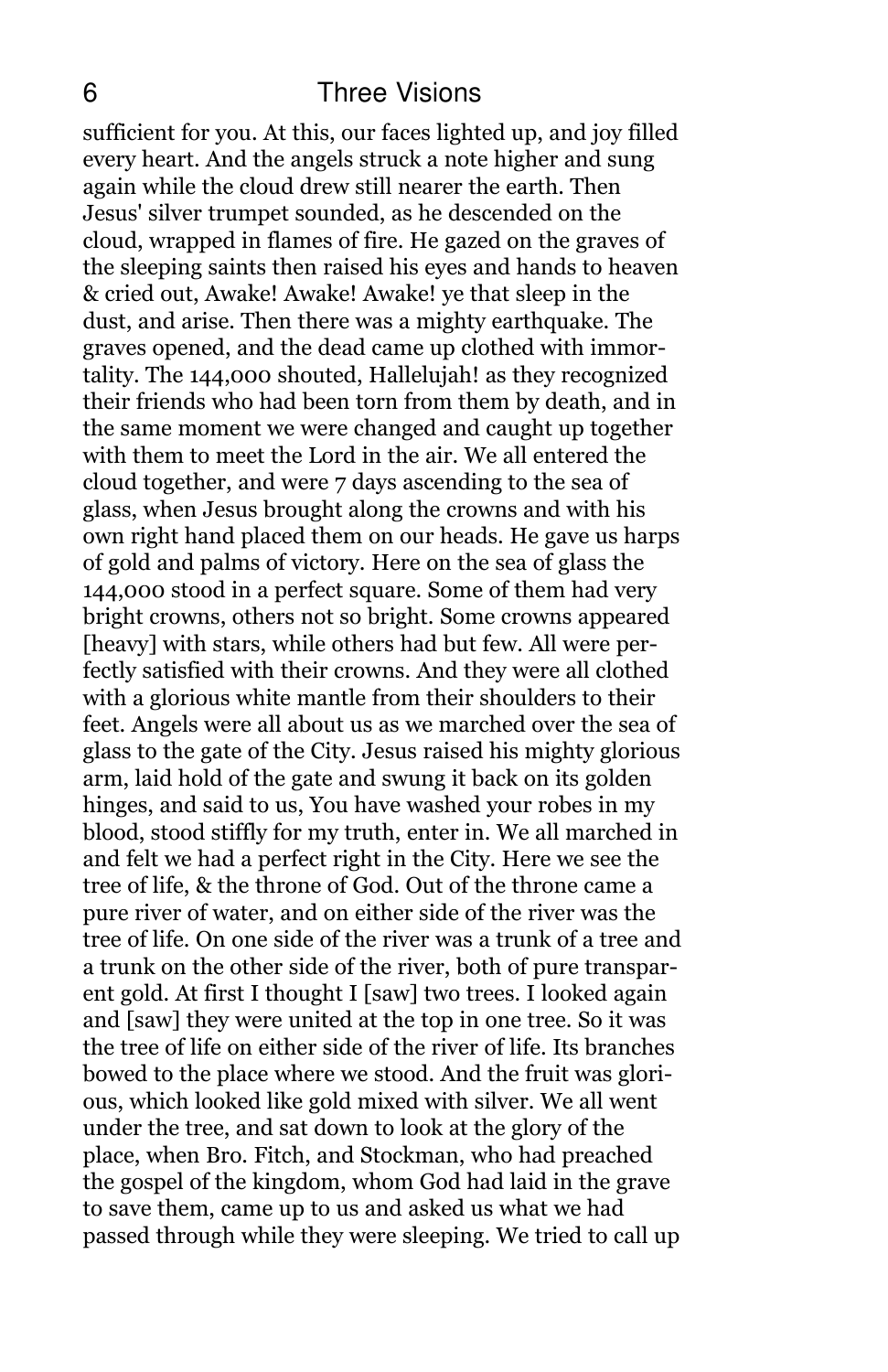our greatest trials, but they looked so small compared with the far more exceeding and eternal weight of glory that surrounded us, that we could not speak them out, and we all cried out Hallelujah, heaven is cheap enough, and we touched our glorious harps and made heaven's arches ring. And as we were gazing at the glories of the place, our eyes were attracted upwards to something that had the appearance of silver. I asked Jesus to let me see what was within there. In a moment we were winging our way upward and entering in. Here we saw good old father Abraham, Isaac, and Jacob, Noah, Daniel, and many like them. And I saw a veil with a heavy fringe of silver, and gold as a border on the bottom. It was very beautiful. I asked Jesus what was within the veil. He raised it with his own right arm, and bade me take heed. I saw there a glorious ark, overlaid with pure gold, and it had a glorious border resembling Jesus' crowns. On it were two bright angels; their wings were spread over the ark as they sat on each end, with their faces turned towards each other and looking downward. In the ark, beneath where the angels wings were spread, was a golden pot of Manna of a yellowish cast, and I saw a rod, which Jesus said was Aaron's, I saw it bud, blossom, and bear fruit.--And I saw two long golden rods on which hung silver wires, and on the wires most glorious grapes. One cluster was more than a man here can carry. And I saw Jesus step up and take of the manna, almonds, grapes, and pomegranates, and bear them down to the city, and place them on the supper table. I stepped up to see how much was taken away, and there was just as much left, and we shouted Hallelujah. Amen. We all descended from this place down into the city, and with Jesus at our head we all descended from the city down to this earth, on a great and mighty mountain, which could not bear Jesus up, and it parted asunder, and there was a mighty plain. Then we looked up and saw the great city with twelve foundations, twelve gates, three on each side, and an angel at each gate, and all cried out the city, the great city, it's coming, it's coming down from God, out of heaven, and it came and settled on the place where we stood. Then we began to look at the glorious things outside of the city. There I saw most glorious houses, that had the appearance of silver, supported by four pillars, set with pearls most glorious to behold, which were to be inhabited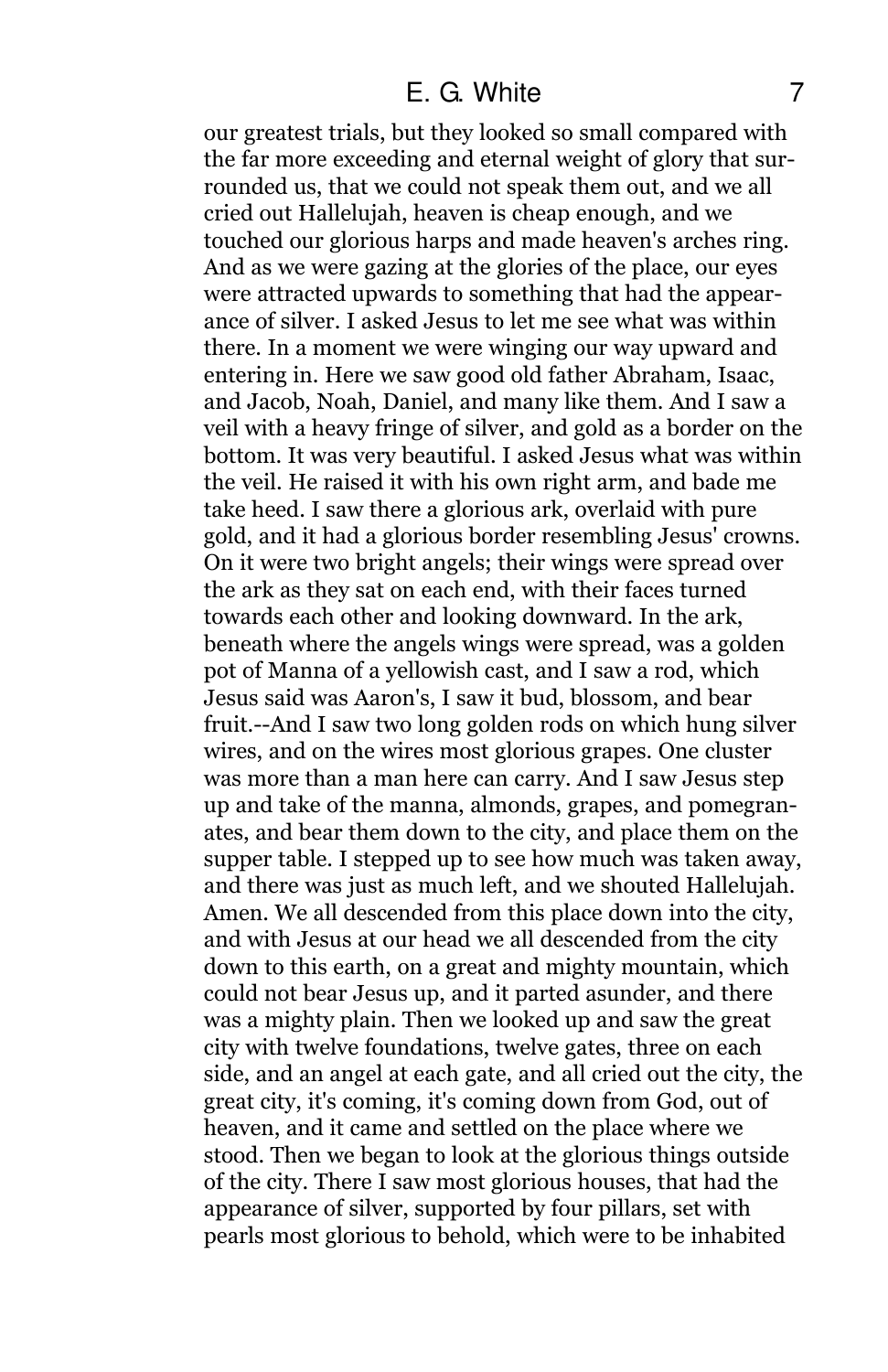by the saints. In them was a golden shelf, I saw many of the saints go into the houses, take off their glittering crowns and lay them on the shelf, then go out into the field by the houses to do something with the earth, not as we have to do with the earth here; no, no. A glorious light shone all about their heads, and they were continually shouting and offering praises to God. And I saw another field full of all kinds of flowers, and as I plucked them, I cried out, well they will never fade. Next I saw a field of tall grass, most glorious to behold. It was living green, and had a reflection of silver and gold as it waved proudly to the glory of King Jesus. Then we entered a field full of all kinds of beasts; the lion, the lamb, the leopard and the wolf, altogether in perfect union. We passed through the midst of them, and they followed on peaceably after. Then we entered a wood, not like the dark woods we have here, no, no; but light, and all over glorious. The branches of the trees waved to and fro, and we all cried out, we will dwell safely in the wilderness and sleep in this woods. We passed through the wood, for we were on our way to Mount Zion, as we were traveling along we met a company who were also gazing at the glories of the place: I noticed red as a border on their garments. Their crowns were brilliant--their robes were pure white. As we greeted them, I asked Jesus who they were? He said they were martyrs that had been slain for him. With them was an innumerable company of little ones, they had a hem of red on their garments also. Mount Zion was just before us, and on the Mount sat a glorious temple, and about it were seven other mountains, on which grew roses and lilies, and I saw the little ones climb, or if they chose use their little wings and fly to the top of the mountains, and pluck the never fading flowers. There were all kinds of trees around the temple to beautify the place. The box, the pine, the fir, the oil, the myrtle, the pomegranate and the fig tree, bowed down with the weight of its timely figs that made the place look all over glorious. And as we were about to enter the holy temple, Jesus raised his lovely voice and said, only the 144,000 enter this place, and we shouted Hallelujah. Well bless the Lord, Bro. Jacobs, it is an extra meeting for those who have the seal of the living God. This temple was supported by seven pillars, all of transparent gold, set with pearls most glorious. The glorious things I saw there, I cannot begin to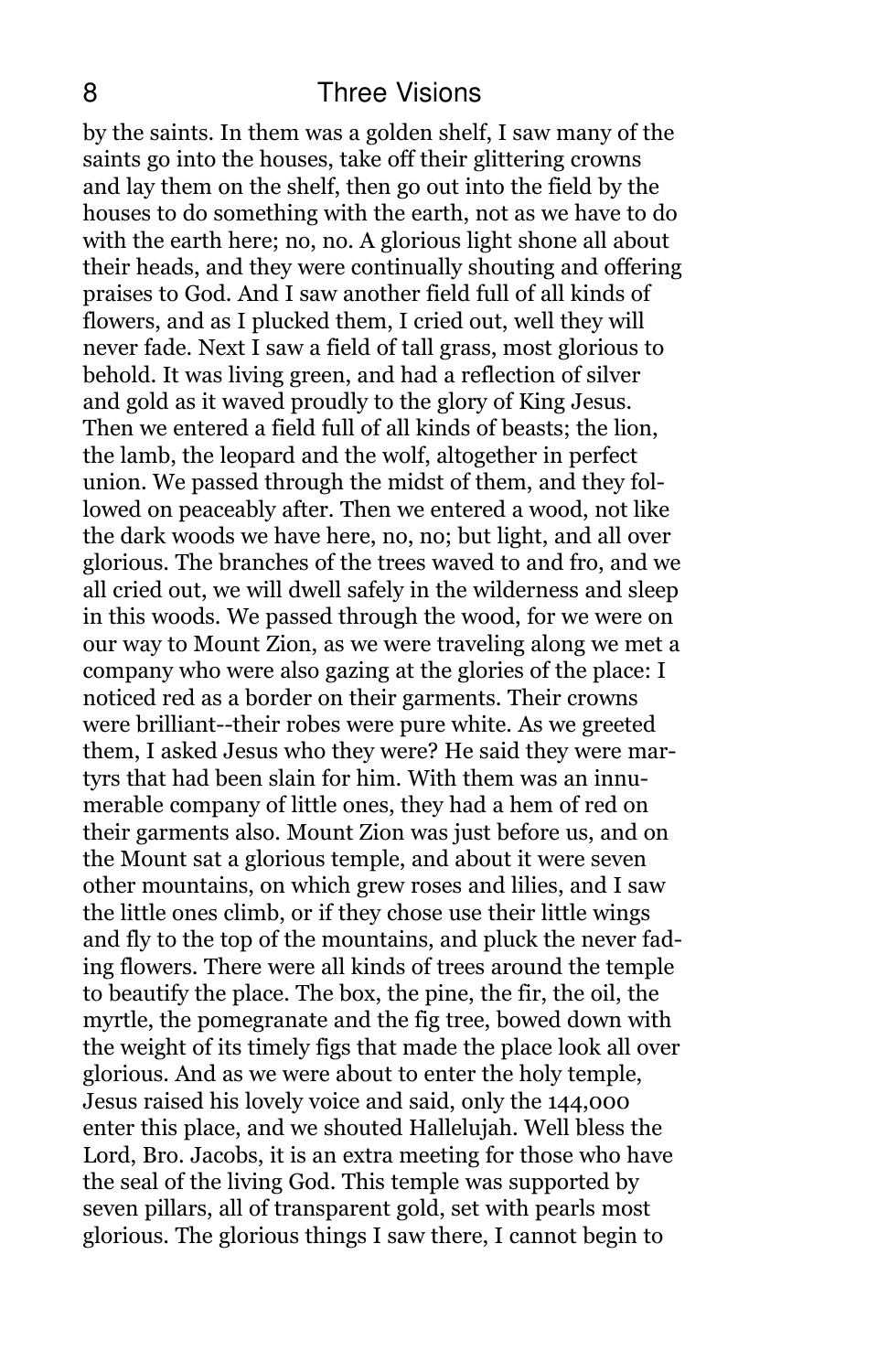describe. O, that I could talk in the language of Canaan, then could I tell a little of the glory of the upper world; but if faithful you soon will know all about it. I saw there the tables of stone in which the names of the 144,000, were engraved in letters of gold.--After we had beheld the glory of the temple, we went out. Then Jesus left us and went to the city. Soon we heard his lovely voice again, saying: Come my people; you have come out of great tribulation, and done my will, suffered for me; come in to supper, for I will gird myself, and serve you. We shouted Hallelujah, glory, and entered into the city, and I saw a table of pure silver, it was many miles in length, yet our eyes could extend over it. And I saw the fruit of the tree of life, the manna, almonds, figs, pomegranates, grapes, and many other kinds of fruit. We all reclined at the table. I asked Jesus to let me eat of the fruit. He said, not now. Those who eat of the fruit of this land, go back to earth no more. But in a little while if faithful, you shall both eat of the fruit of the tree of life, and drink of the water of the fountain, and he said, you must go back to the earth again, and relate to others, what I have revealed to you. Then an angel bore me gently down to this dark world. Sometimes I think I cannot stay here any longer, all things of earth look so dreary. I feel very lonely here, for I have seen a better land. O, that I had wings like a dove, then would I fly away, and be at rest. Ellen G. Harmon

N.B. This was not written for publication; but for the encouragement of all who may see it, and be encouraged by it. E. G. H. {DS, January 24, 1846 par. 1}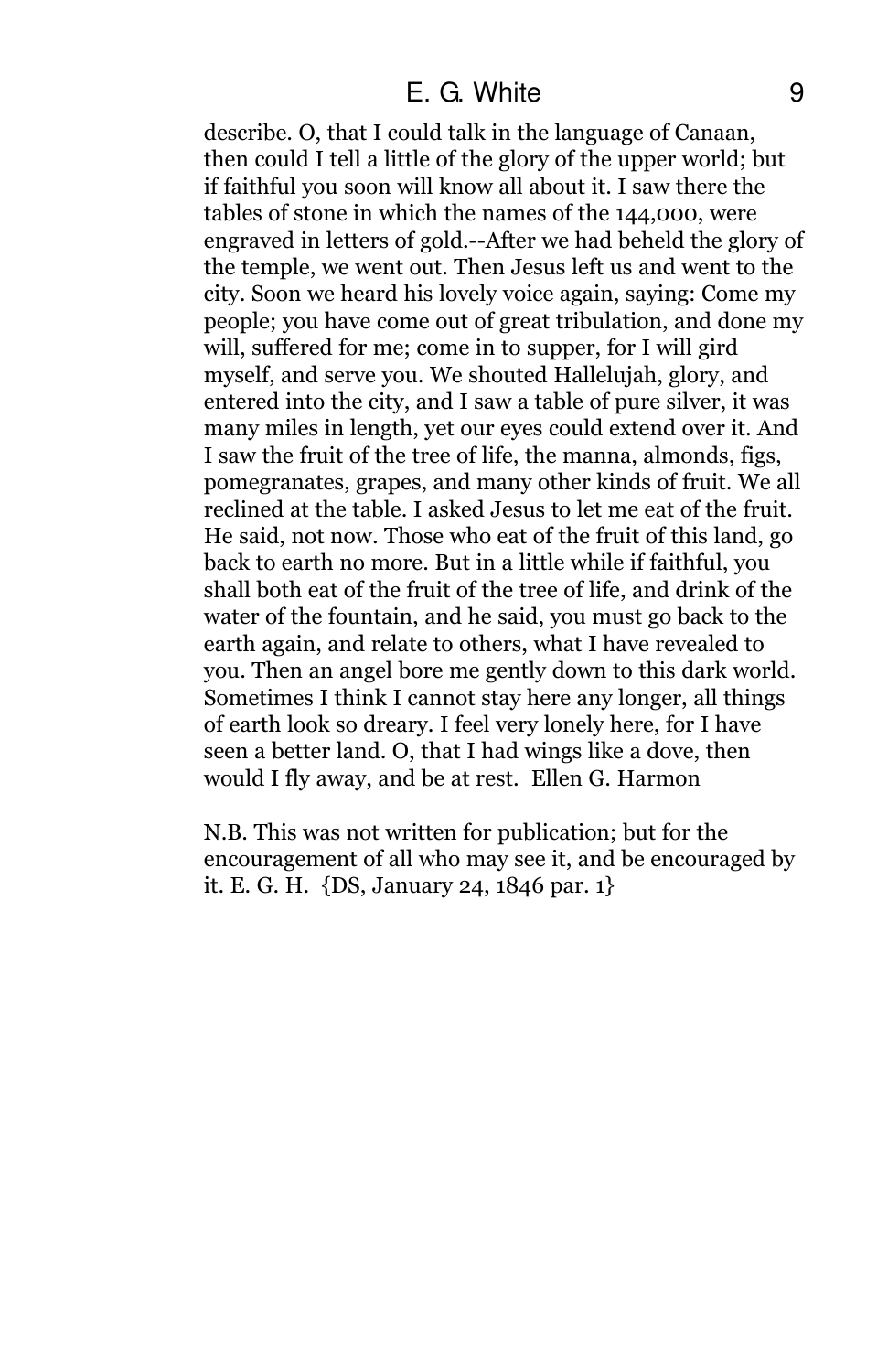## An Impressive Dream

While at Battle Creek in August, 1868, I dreamed of being with a large body of people. A portion of this assembly started out prepared to journey. We had heavily loaded wagons. As we journeyed, the road seemed to ascend. On one side of this road was a deep precipice; on the other was a high, smooth, white wall, like the hard finish upon plastered rooms.  $\{2T, 594.1\}$ 

As we journeyed on, the road grew narrower and steeper. In some places it seemed so very narrow that we concluded that we could no longer travel with the loaded wagons. We then loosed them from the horses, took a portion of the luggage from the wagons and placed it upon the horses, and journeyed on horseback. {2T 594.2}

As we progressed, the path still continued to grow narrow. We were obliged to press close to the wall, to save ourselves from falling off the narrow road down the steep precipice. As we did this, the luggage on the horses pressed against the wall and caused us to sway toward the precipice. We feared that we should fall and be dashed in pieces on the rocks. We then cut the luggage from the horses, and it fell over the precipice. We continued on horseback, greatly fearing, as we came to

595

the narrower places in the road, that we should lose our balance and fall. At such times a hand seemed to take the bridle and guide us over the perilous way. {2T 594.3}

As the path grew more narrow, we decided that we could no longer go with safety on horseback, and we left the horses and went on foot, in single file, one following in the footsteps of another. At this point small cords were let down from the top of the pure white wall; these we eagerly grasped, to aid us in keeping our balance upon the path. As we traveled, the cord moved along with us. The path finally became so narrow that we concluded that we could travel more safely without our shoes, so we slipped them from our feet and went on some distance without them. Soon it was decided that we could travel more safely without our stockings; these were removed, and we journeyed on with bare feet. {2T 595.1}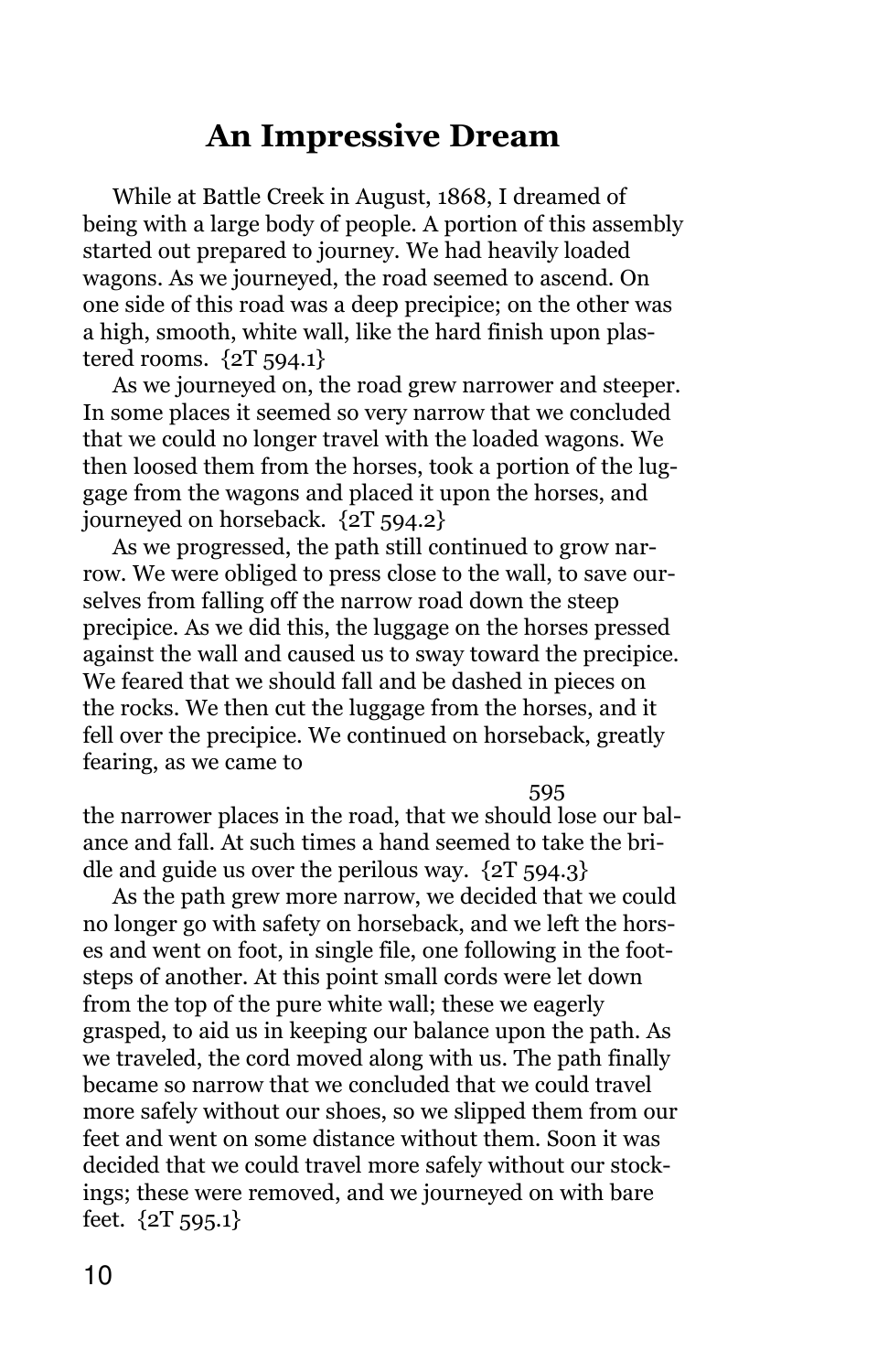## E. G. White 11

We then thought of those who had not accustomed themselves to privations and hardships. Where were such now? They were not in the company. At every change some were left behind, and those only remained who had accustomed themselves to endure hardships. The privations of the way only made these more eager to press on to the end.  ${2T 595.2}$ 

Our danger of falling from the pathway increased. We pressed close to the white wall, yet could not place our feet fully upon the path, for it was too narrow. We then suspended nearly our whole weight upon the cords, exclaiming: "We have hold from above! We have hold from above!" The same words were uttered by all the company in the narrow pathway. As we heard the sounds of mirth and revelry that seemed to come from the abyss below, we shuddered. We heard the profane oath, the vulgar jest, and low, vile songs. We heard the war song and the dance song. We heard instrumental music and loud laughter, mingled with cursing and cries of anguish and bitter wailing, and were more anxious

596

than ever to keep upon the narrow, difficult pathway. Much of the time we were compelled to suspend our whole weight upon the cords, which increased in size as we progressed.  ${2T 595.3}$ 

I noticed that the beautiful white wall was stained with blood. It caused a feeling of regret to see the wall thus stained. This feeling, however, lasted but for a moment, as I soon thought that it was all as it should be. Those who are following after will know that others have passed the narrow, difficult way before them, and will conclude that if others were able to pursue their onward course, they can do the same. And as the blood shall be pressed from their aching feet, they will not faint with discouragement; but, seeing the blood upon the wall, they will know that others have endured the same pain.  ${2T\,596.1}$ 

At length we came to a large chasm, at which our path ended. There was nothing now to guide the feet, nothing upon which to rest them. Our whole reliance must be upon the cords, which had increased in size until they were as large as our bodies. Here we were for a time thrown into perplexity and distress. We inquired in fearful whispers: "To